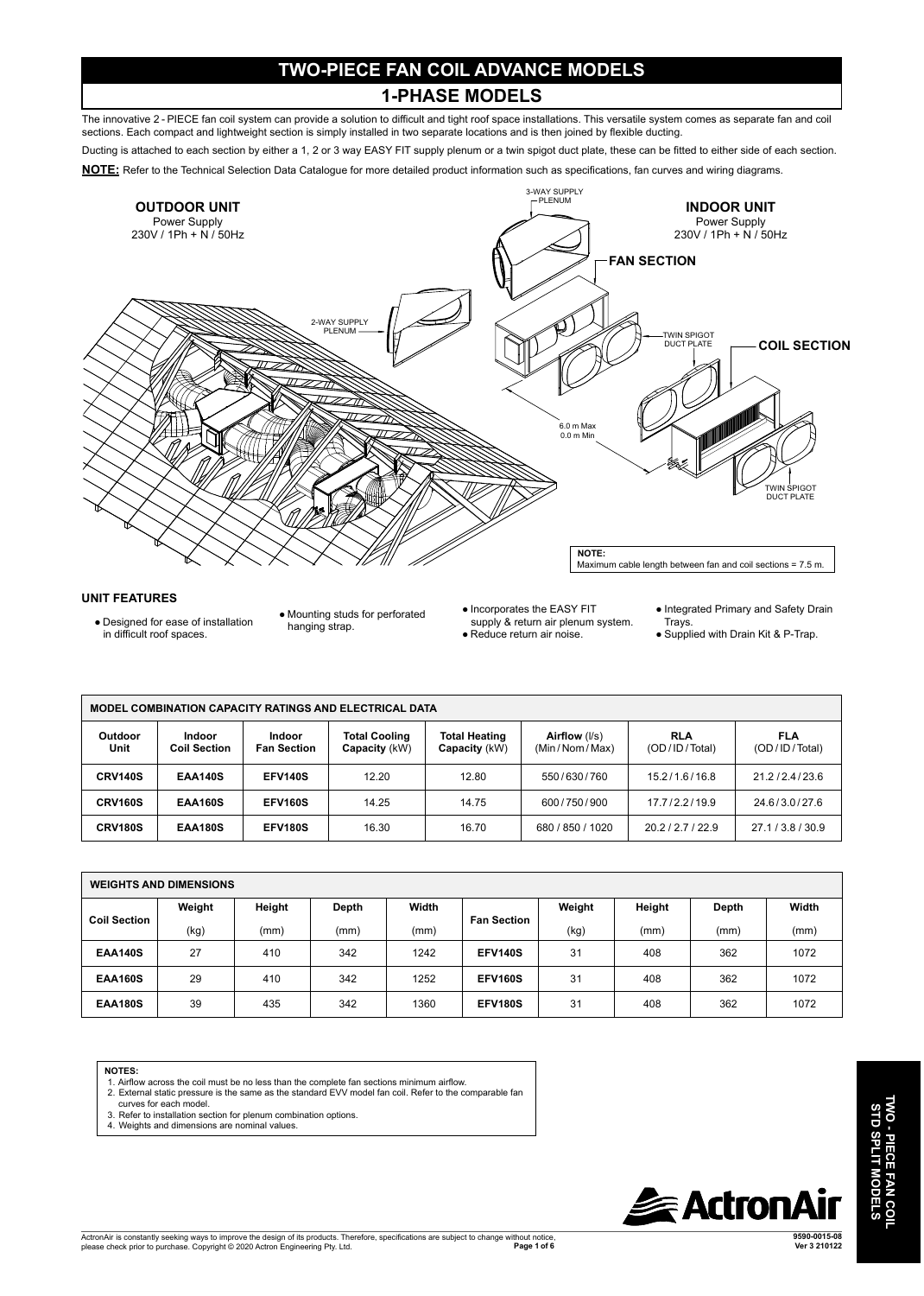# **UNIT DIMENSIONS EFV140S/EFV160S/EFV180S**

**FAN SECTION** 

**TWO - PIECE FAN COIL STD SPLIT MODELS**

**TWO - PIECE FAN COIL<br>STD SPLIT MODELS** 



**9590-0015-08**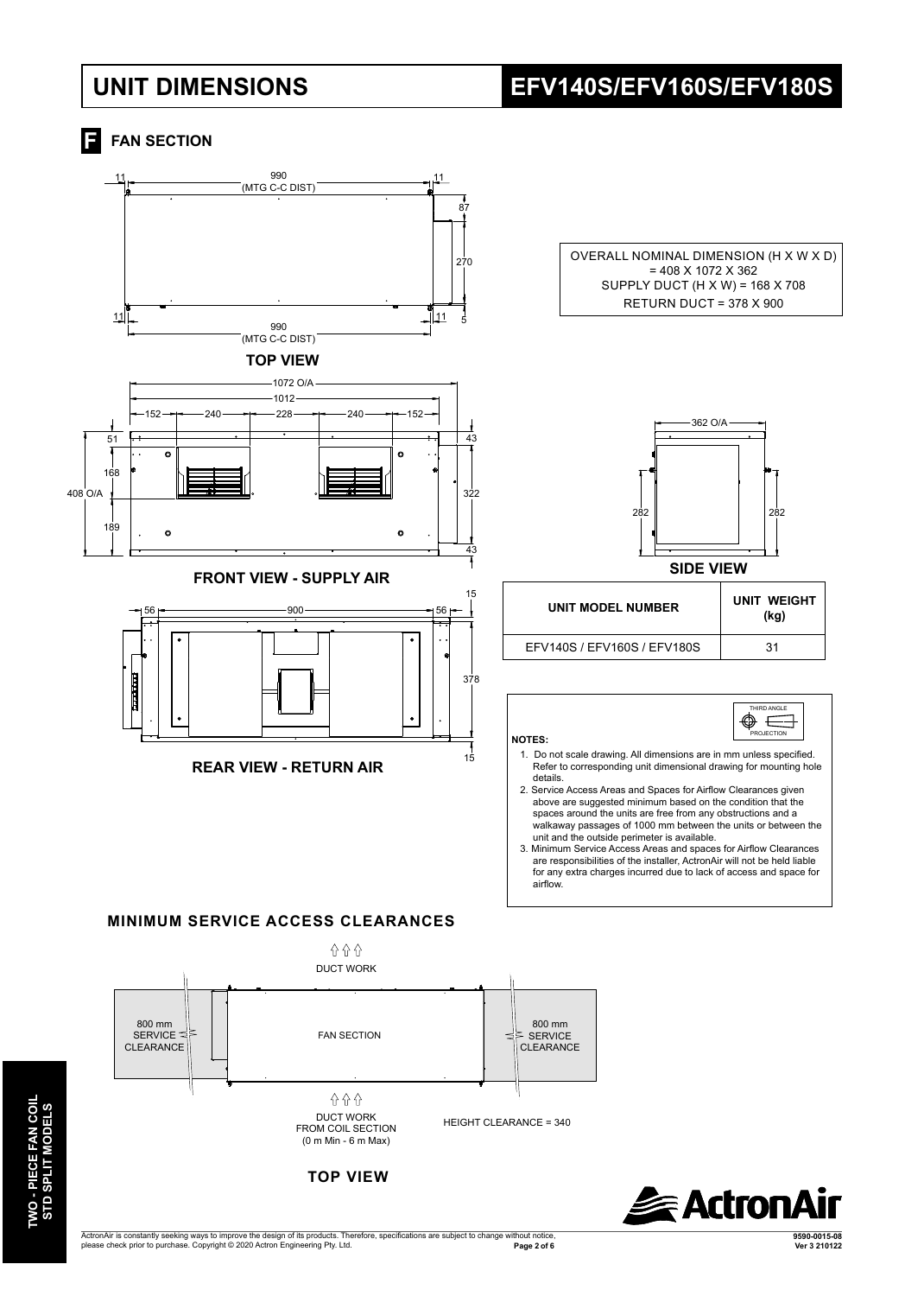# **UNIT DIMENSIONS EAA140S / EAA160S**

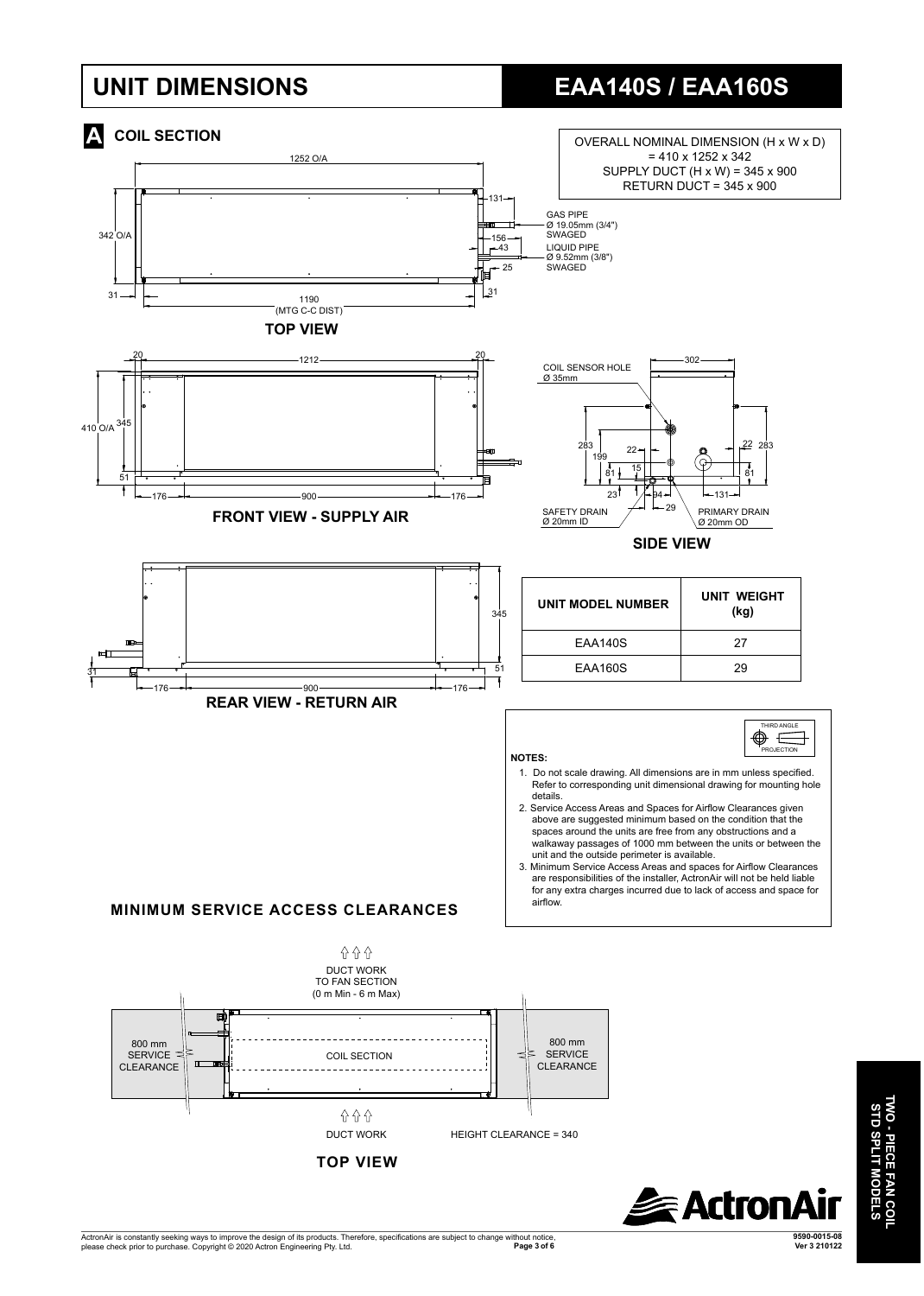# **UNIT DIMENSIONS EAA180S**



ActronAir is constantly seeking ways to improve the design of its products. Therefore, specifications are subject to change without notice,<br>Paqe 4 of 6 صور Paqe 4 of 6  $Page 4 of 6$  **9590-0015-08**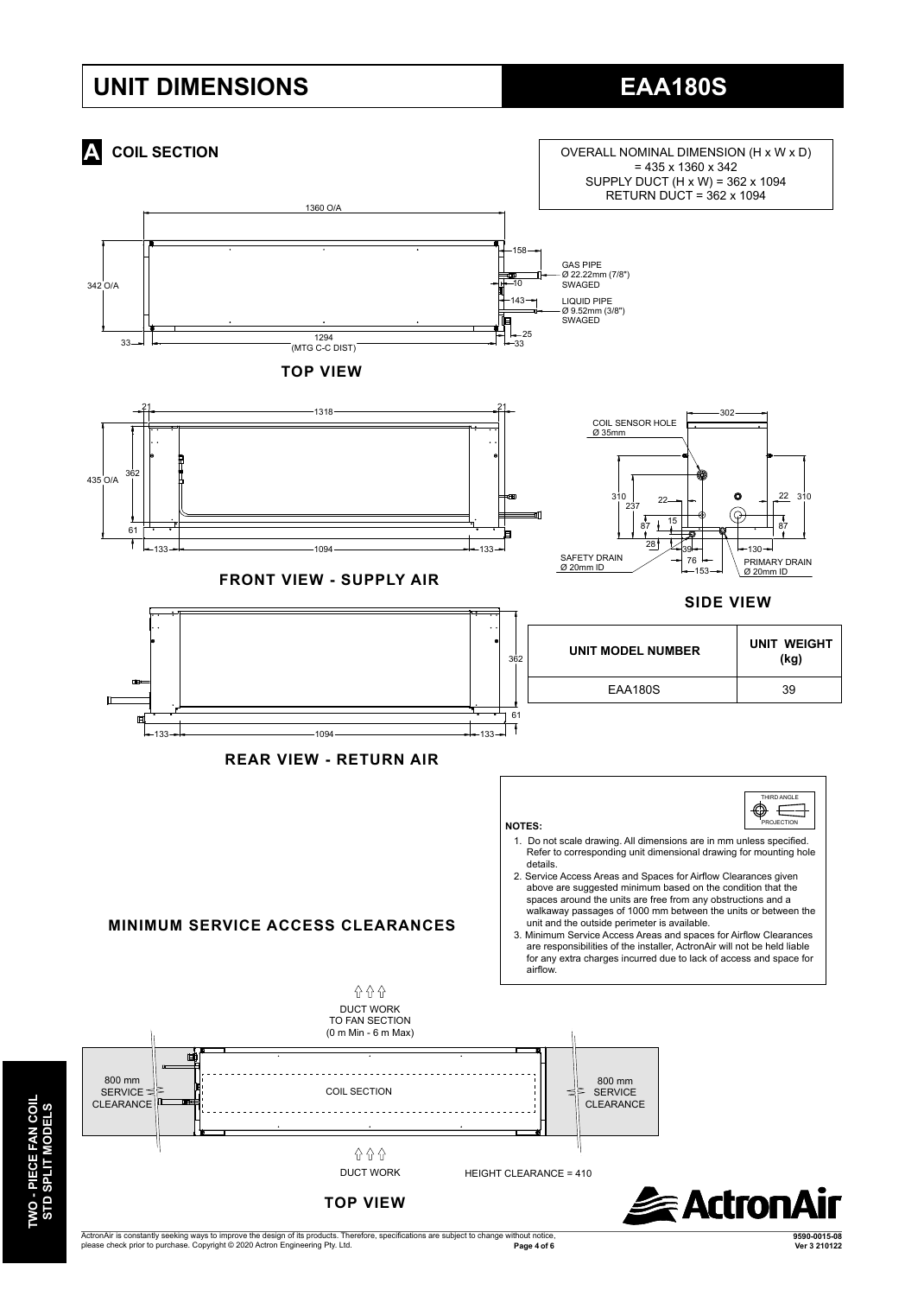## **SUPPLY PLENUM / DUCT PLATE OPTIONS - STD SPLIT FAN COIL** 260 **EAA140S-EFV140S EAA160S-EFV160S EAA180S-EFV180S**

|                |                                          | <b>2 WAY SUPPLY PLENUM</b>          |                                             | <b>3 WAY SUPPLY PLENUM</b>               | <b>TWIN SPIGOT DUCT</b><br><b>PLATES</b>                                                                                                              |                                         |                                         |
|----------------|------------------------------------------|-------------------------------------|---------------------------------------------|------------------------------------------|-------------------------------------------------------------------------------------------------------------------------------------------------------|-----------------------------------------|-----------------------------------------|
| <b>MODELS</b>  | $2 \times 350$ mm $(14")$<br>PL18S-2/35S | $2 x 400$ mm $(16")$<br>PL20S-2/40S | $3 \times 300$ mm $(12^{n})$<br>PL13S-3/30S | $3 \times 350$ mm $(14")$<br>PL18S-3/35S | 20S-3/SPS<br>$(14^{n})$<br>$(400 \text{ mm} (16^{n})$<br>$(350 \text{ mm} (16^{n})$<br>x 400 mm<br>$\pmb{\times}$<br>$\times$<br>ō.<br>$\overline{ }$ | $2 \times 400$ mm $(16")$<br>PLDP-2/400 | $2 \times 400$ mm $(16")$<br>PLDS-2/400 |
| <b>EAA140S</b> |                                          |                                     |                                             |                                          |                                                                                                                                                       | ✓                                       |                                         |
| <b>EAA160S</b> |                                          |                                     |                                             |                                          |                                                                                                                                                       | ✓                                       |                                         |
| <b>EAA180S</b> |                                          |                                     |                                             |                                          |                                                                                                                                                       |                                         | ✓                                       |
| <b>EFV140S</b> | $\checkmark$                             | ✓                                   | ✓                                           | $\checkmark$                             | ✓                                                                                                                                                     | $\checkmark$                            |                                         |
| <b>EFV160S</b> | $\checkmark$                             | ✓                                   | ✓                                           | ✓                                        | ✓                                                                                                                                                     | $\checkmark$                            |                                         |
| <b>EFV180S</b> | $\checkmark$                             | ✓                                   | ✓                                           | $\checkmark$                             | ✓                                                                                                                                                     | ✓                                       |                                         |
| A              |                                          |                                     |                                             |                                          |                                                                                                                                                       | 962                                     | 1158                                    |
| B              |                                          |                                     |                                             |                                          |                                                                                                                                                       | 407                                     | 433                                     |

## **TWO WAY SUPPLY PLENUM TWO WAY SUPPLY PLENUM**

385





**SIDE VIEW**

**THREE WAY SUPPLY PLENUM**

472



965 **TOP VIEW**

355 Contract of the Contract of the Contract of the Contract of the Contract of the Contract of the Contract o



**SIDE VIEW**

### **NOTES:**

- 1. For air flow purposes, please refer to supply and return air matrix for details of required number of<br>
spigots in operation.<br>
2. All dimensions are in mm unless specified.<br>
3. Do not scale drawing.  $\mathbf{s}$  I
	-



**9590-0015-08**

**ExactronA**